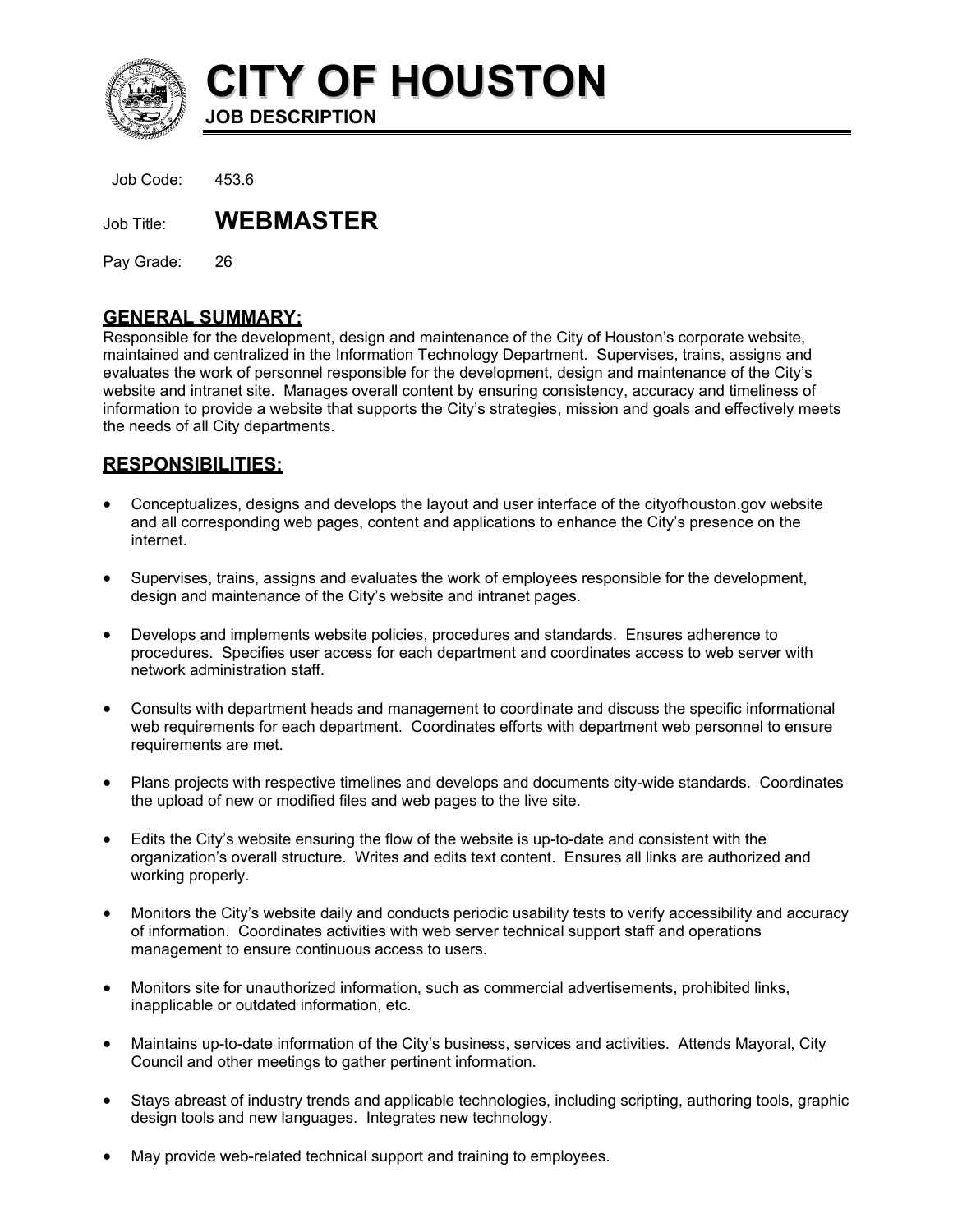• Performs other duties or assists with special projects as needed.

# **SPECIFICATIONS:**

#### **KNOWLEDGE:**

Requires a Bachelor's degree in Computer Science, Information Technology, Management Information Systems (MIS) or a closely related field.

#### **EXPERIENCE:**

Five years of experience in developing, designing and building web pages or a website for a large organization are required.

Directly related professional experience may be substituted for the degree requirement.

#### **COMPLEXITY:**

Work is substantially complex and varied, and requires the interpretation of technical and detailed guidelines, policies and procedures in combination. Analytic ability is needed to gather and interpret data where answers can be found only after careful analysis of several facts.

#### **IMPACT OF ACTIONS:**

Errors in work could lead to significant expense and inconvenience. The incumbent generally receives general direction, working from broad goals and policies only. The individual may participate heavily in setting his/her own work objectives.

#### **SUPERVISION EXERCISED:**

#### **Direct Supervision:**

Involves scheduling, supervision and evaluation of work as a "first-line supervisor", recommends personnel actions, such as hiring, terminations, pay changes of non-supervisory personnel.

#### **Indirect Supervision:**

No indirect reports.

#### **CONTACTS:**

#### **Internal Contacts:**

Level of internal contact is primarily with professionals and supervisors and occasionally with Managers and Assistant Directors. Interaction requires substantial sensitivity and cooperation; e.g., basic project interaction.

#### **External Contacts:**

Level of external contact is primarily with lower-level service representatives and/or vendors and occasionally with citizens, visitors and/or mid-level government agencies, guests, vendors and professional contacts with allied organizations. Interaction requires moderate tact and cooperation; e.g., responding to questions which require some research to provide the correct answer.

#### **PHYSICAL EFFORT:**

The position is physically comfortable; the individual has discretion about walking, standing, etc.

#### **WORK ENVIRONMENT:**

There are occasional minor discomforts from exposure to less-than-optimal temperature and air conditions. The position may involve dealing with modestly unpleasant situations, as with occasional exposure to office chemicals and/or extensive use of a video display terminal.

#### **PHYSICAL SKILL:**

Requires the ability to make closely coordinated eye/hand movements within very fine tolerance and /or calibration demands; or the ability to make rapid closely coordinated eye/hand movements on a patterned response space within somewhat fine tolerance demands; or the ability to make coordinated eye/hand movements within fine tolerances with large equipment as an extension of the worker.